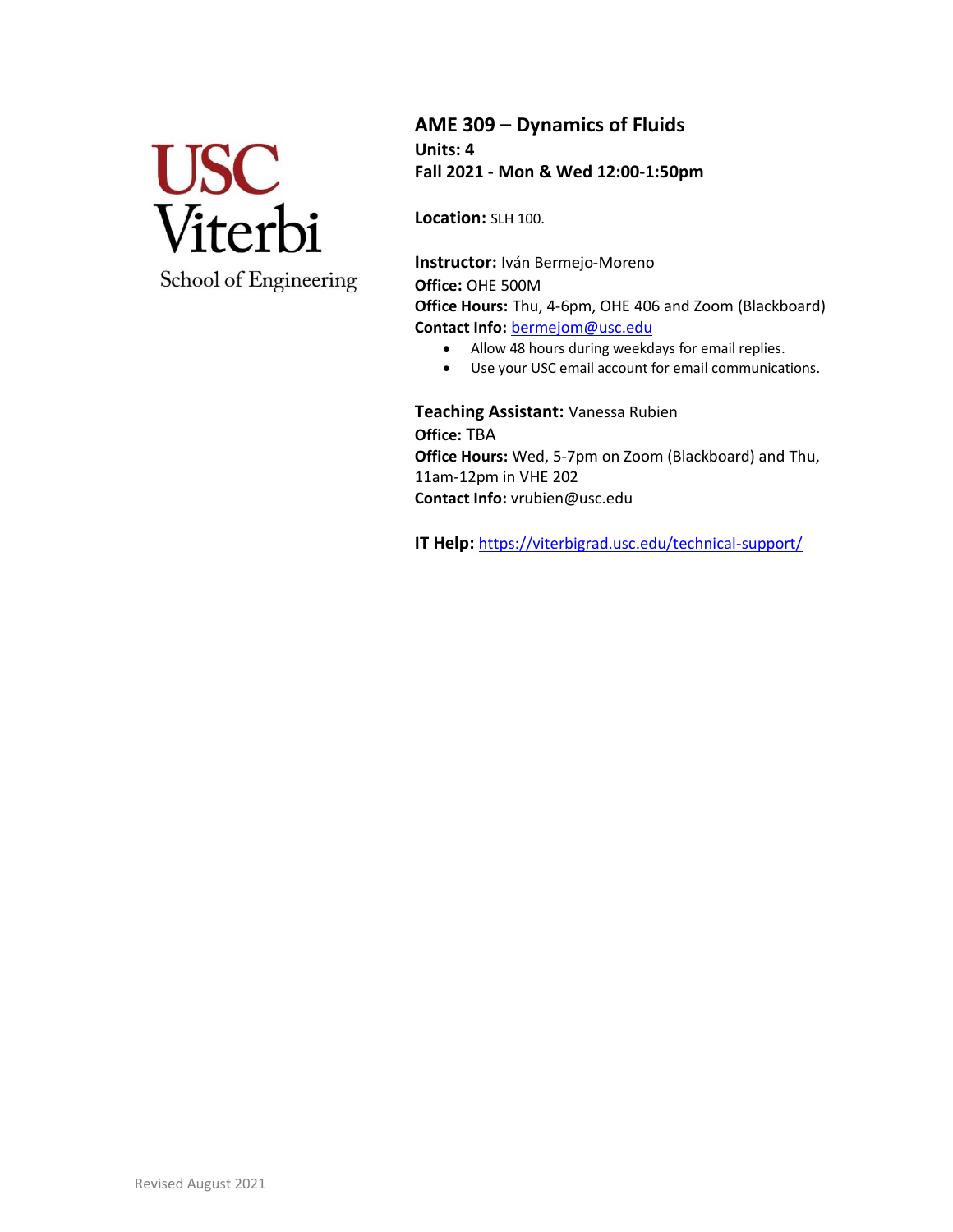## **Course Description**

This course provides an introduction to fluid mechanics. The first part of the course focuses on a description of fluids, the continuum hypothesis, revisiting dimensions and units, kinematics, fluid statics, followed by the statement of conservation laws of mass, momentum and total energy in integral and differential forms. Kinematics. Dimensional analysis is then introduced. The second part of the course is devoted to specific flow types of engineering relevance, including flow in ducts/pipes, boundary layes, flow past immersed bodies, potential flow, and compressible flow.

## **Learning Objectives**

- Introduce the fundamental analytical treatment of fluids as a continuum medium.
- Provide a first exposure to three approaches of analysis of fluid flows: control volume (integral) analysis, differential analysis and dimensional analysis.
- Teach problem-solving strategies in engineering applications of fluids, including fluid systems in static equilibrium and in motion, and applying the most suitable methodology in each case.
- Solve practical problems in incompressible and compressible flow types using differential and integral fluid motion formulations.

## **Prerequisite(s):** AME 201 **Co-Requisite(s):** MATH 245 **Concurrent Enrollment:** N/A

**Recommended Preparation**: introductory courses in fluid- and thermo-dynamics, vectorial and tensorial calculus, and partial differential equations.

## **Course Notes**

- The course uses Blackboard online services [\(https://blackboard.usc.edu/\)](https://blackboard.usc.edu/). All course material, including lecture videos, instructor's notes, slide-show presentations, formula sheets, tables and graphs, and announcements will be posted online in the course website.
- A Microsoft OneNote Class Notebook is available to students with the handwritten part of the lectures and office hours. The notebook is shared with all students. Contact the instructor if you have not been granted access (e.g., if you enrolled after the first day of instruction).
- An online discussion forum will be used through the Piazza platform [\(http://www.piazza.com/\)](http://www.piazza.com/). Please submit all questions related to homework, logistics, midterm and final exams to the discussion forum, so that other students can also benefit from the answers. You can submit questions anonymously if you so desire. If you are not automatically enrolled in Piazza, please contact the instructor. The course Piazza website i[s http://](http://piazza.com/usc/fall2021/ame309)[piazza.com/usc/fall2021/ame309](http://piazza.com/usc/fall2021/ame309)
- Classes will be in-person with live Zoom broadcasting and recording, accessible from the Blackboard course website.

## **Technological Proficiency and Hardware/Software Required**

• Basic use of plotting software will be required for some homework assignments. Any plotting software can be used (e.g., Python's matplotlib, gnuplot, Matlab, Microsoft Excel, etc.)

## **Recommended textbooks**

• Frank White, Fluid Mechanics, 8th Ed, McGraw-Hill, Inc.

Paper-based copies of this book are available at USC's Science Library, physically located at 910 Bloom Walk, Los Angeles, CA 90089.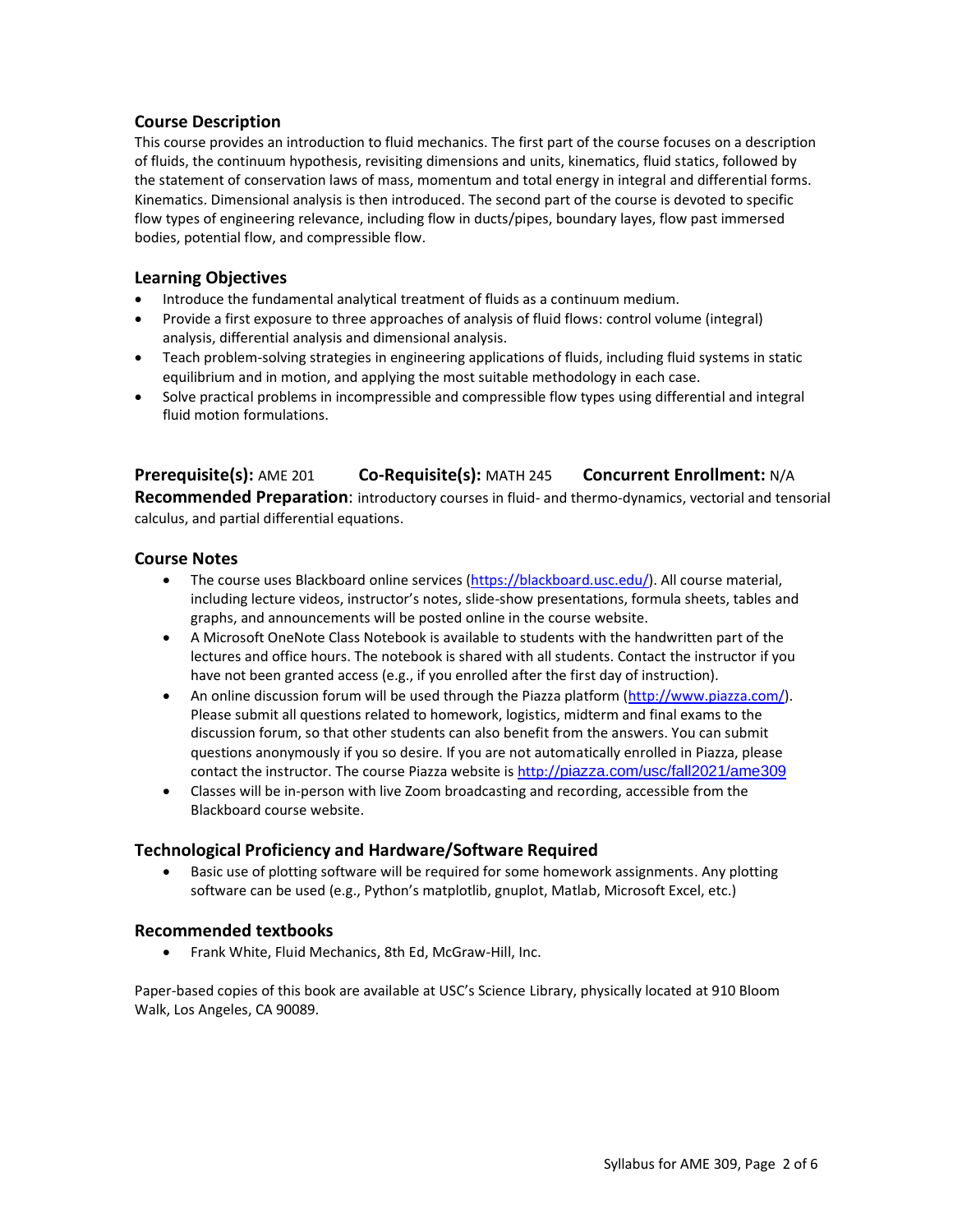## **Grading Breakdown**

- Homework: 30% of final grade.
- Midterm exams:  $2 \times 20\%$  of final grade.
- Final exam: 30% of final grade.

## **Grading Scale**

Course letter grades will be determined using the following scale from the final numerical grade:

| А  | 91.5-100.0% |
|----|-------------|
| А- | 82.5-91.5%  |
| B+ | 75.0-82.5%  |
| в  | 66.5-75.0%  |

- B- 57.5-66.5%
- C+ 50.0-57.5%
- C 41.5-50.0%
- C- 32.5-41.5%
- D+ 25.0-32.5%
- D 16.5-25.0%
- D- 8.5-16.5%
- F 0.0-8.5%

### **Assignment Submission Policy**

- Each homework assignment should be **submitted electronically as a single PDF file** via the course Gradescope course page, accessible through the Blackboard course website at [https://blackboard.usc.edu/\)](https://blackboard.usc.edu/). If you have a paper-based version of your homework assignment, you can use a scanner or any existing smart phone apps that use the phone camera as a scanner. Please make sure to append all pages into a single PDF document before submitting. **Also, please make sure to assign the pages corresponding to each problem on the Gradescope interface.**
- Ensure that you provide legible and logically organized solutions that explicitly include all necessary steps and assumptions (if any) made. Both hand-written or typed solutions are acceptable.
- Discussion of homework assignments with your classmates is allowed but each student should develop and write their own original solution.
- Late submission of homework assignments will be penalized by a 25% deduction in the assignment grade every 24 hours late, unless due to an emergency situation excused by the instructor. Email the instructor as soon as possible to discuss alternate arrangements due to an emergency.

#### **Grading Timeline**

• Graded annotated homework assignments and respective numerical grades will be available online through the Gradescope course website (accessible from Blackboard course website) within approximately 10 days after the submission deadline.

#### **Additional Policies**

• Students who require a laptop to complete any of their work can check one out through the Laptop Loaner Program<https://itservices.usc.edu/spaces/laptoploaner/>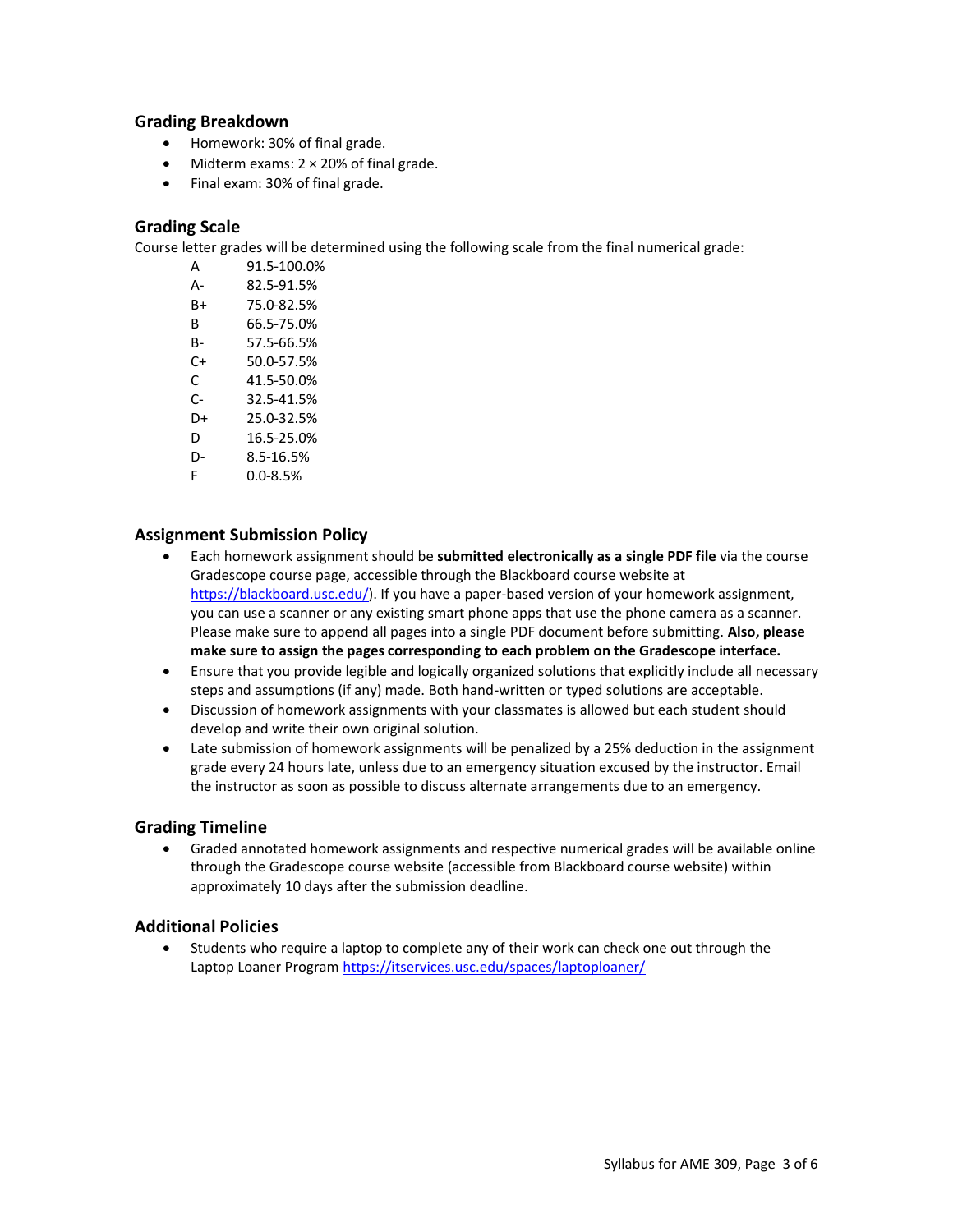| W              | Date              | <b>Topics</b>                                                   | Assignment |
|----------------|-------------------|-----------------------------------------------------------------|------------|
| 1              | Aug 23            | Introduction to fluids; continuum hypothesis; dimensions        |            |
|                | Aug 25            | Kinematics                                                      |            |
| $\overline{2}$ | Aug 30            | <b>Fluid statics</b>                                            |            |
|                | Sep 01            |                                                                 | HW1 due    |
| 3              | Sep 06            | Analysis methods; systems and control volumes; fluxes           |            |
|                | Sep 08            | Reynolds' transport theorem; conservation of mass               | HW2 due    |
| 4              | Sep 13            | Conservation of momentum                                        |            |
|                | Sep 15            |                                                                 | HW3 due    |
| 5              | Sep 20            | Bernoulli's equation                                            |            |
|                | Sep 22            | Conservation of energy                                          | HW4 due    |
| 6              | Sep 27            | Differential analysis of fluid motion                           |            |
|                | Sep 29            |                                                                 |            |
| $\overline{7}$ | Oct 04            | Stream function, vorticity, irrotationality, velocity potential | HW5 due    |
|                | Oct 06            | Midterm 1                                                       |            |
| 8              | Oct 11            | Dimensional analysis and similarity                             |            |
|                | Oct 13            |                                                                 |            |
| 9              | Oct 18            | Duct flow                                                       |            |
|                | <b>Oct 20</b>     |                                                                 |            |
| 10             | <b>Oct 25</b>     | <b>Boundary layers</b>                                          | HW6 due    |
|                | Oct 27            |                                                                 |            |
| 11             | Nov 01            | Flow past immersed bodies                                       |            |
|                | Nov <sub>03</sub> | Potential flow                                                  | HW7 due    |
| 12             | Nov <sub>08</sub> | <b>Midterm 2</b>                                                |            |
|                | <b>Nov 10</b>     | Introduction to compressible flow of perfect gases              |            |
| 13             | <b>Nov 15</b>     | Isentropic steady flow; smoothly varying cross-section          |            |
|                | Nov 17            | Normal shock waves                                              | HW8 due    |
| 14             | <b>Nov 22</b>     | Nozzle flow                                                     |            |
| 15             | <b>Nov 29</b>     | Oblique shocks                                                  |            |
|                | Dec 01            | Prandtl-Meyer expansions                                        | HW9 due    |
| 16             | <b>Dec 10</b>     | Final exam 11 a.m to 1 p.m.                                     |            |

# **Course Schedule: A Weekly Breakdown (W = week, HW = homework)**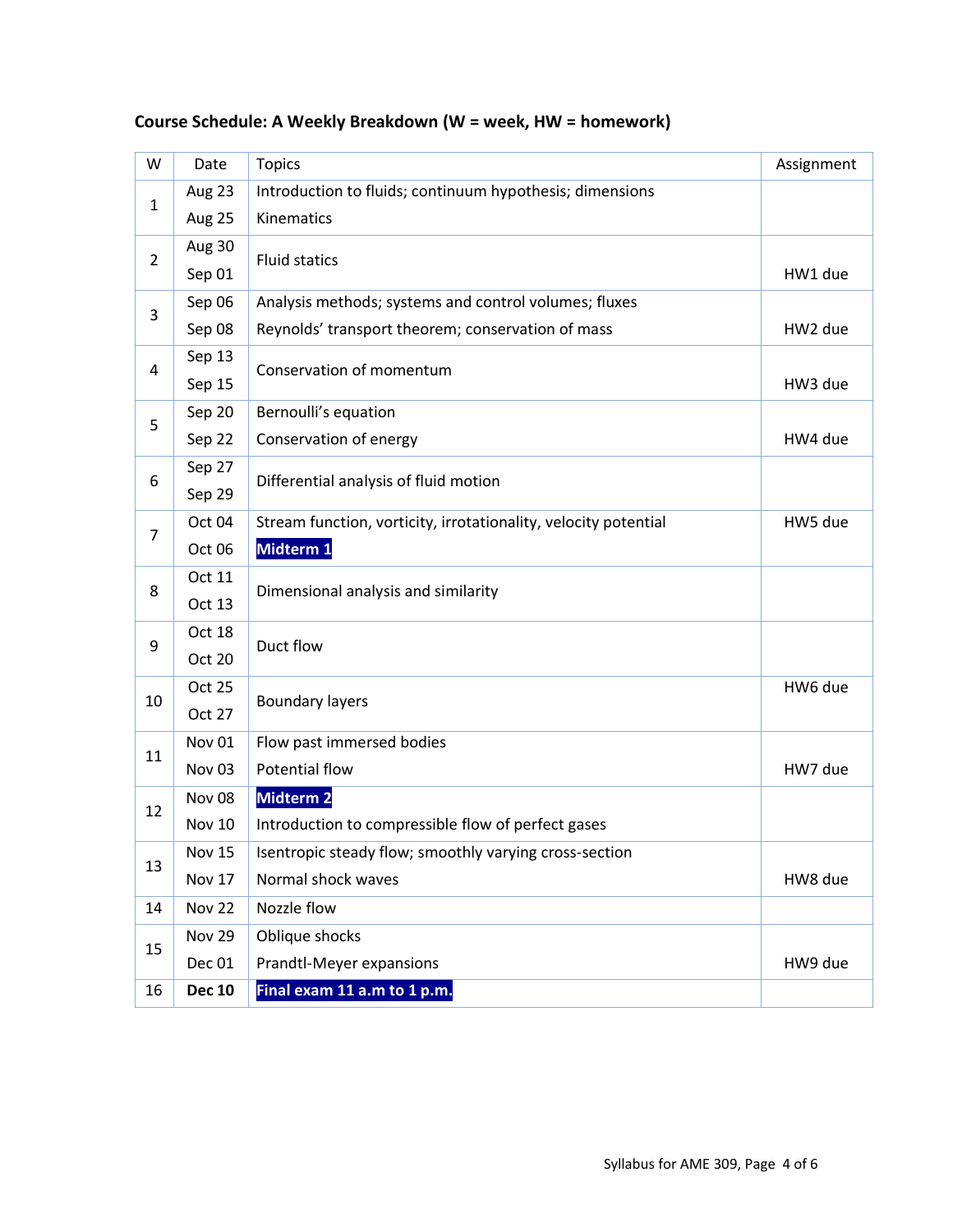## **Statement on Academic Conduct and Support Systems**

#### **Academic Conduct:**

Plagiarism – presenting someone else's ideas as your own, either verbatim or recast in your own words – is a serious academic offense with serious consequences. Please familiarize yourself with the discussion of plagiarism in *SCampus* in Part B, Section 11, "Behavior Violating University Standards" [policy.usc.edu/scampus-part-b.](https://policy.usc.edu/scampus-part-b/) Other forms of academic dishonesty are equally unacceptable. See additional information in *SCampus* and university policies on scientific misconduct, http://policy.usc.edu/scientific-misconduct.

#### **Support Systems:**

## *Student Counseling Services (SCS) – (213) 740-7711 – 24/7 on call* Free and confidential mental health treatment for students, including short-term psychotherapy, group counseling, stress

fitness workshops, and crisis intervention[. engemannshc.usc.edu/counseling](https://engemannshc.usc.edu/counseling)

#### *National Suicide Prevention Lifeline – 1 (800) 273-8255*

Provides free and confidential emotional support to people in suicidal crisis or emotional distress 24 hours a day, 7 days a week. [www.suicidepreventionlifeline.org](http://www.suicidepreventionlifeline.org/)

*Relationship and Sexual Violence Prevention Services (RSVP) – (213) 740-4900 – 24/7 on call* Free and confidential therapy services, workshops, and training for situations related to gender-based harm. [engemannshc.usc.edu/rsvp](https://engemannshc.usc.edu/rsvp/)

#### *Sexual Assault Resource Center*

For more information about how to get help or help a survivor, rights, reporting options, and additional resources, visit the website: [sarc.usc.edu](http://sarc.usc.edu/)

# *Office of Equity and Diversity (OED)/Title IX Compliance - (213) 740-5086*

Works with faculty, staff, visitors, applicants, and students around issues of protected class[. equity.usc.edu](http://equity.usc.edu/)

#### *Bias Assessment Response and Support*

Incidents of bias, hate crimes and microaggressions need to be reported allowing for appropriate investigation and response. [studentaffairs.usc.edu/bias-assessment-response-support](https://studentaffairs.usc.edu/bias-assessment-response-support/)

#### *The Office of Disability Services and Programs*

Provides certification for students with disabilities and helps arrange relevant accommodations[. dsp.usc.edu](http://dsp.usc.edu/)

#### *Student Support and Advocacy – (213) 821-4710*

Assists students and families in resolving complex issues adversely affecting their success as a student EX: personal, financial, and academic. [studentaffairs.usc.edu/ssa](https://studentaffairs.usc.edu/ssa/)

#### *Diversity at USC*

Information on events, programs and training, the Diversity Task Force (including representatives for each school), chronology, participation, and various resources for students[. diversity.usc.edu](https://diversity.usc.edu/)

#### *USC Emergency Information*

Provides safety and other updates, including ways in which instruction will be continued if an officially declared emergency makes travel to campus infeasible. [emergency.usc.edu](http://emergency.usc.edu/)

*USC Department of Public Safety – UPC: (213) 740-4321 – HSC: (323) 442-1000 – 24-hour emergency or to report a crime.*  Provides overall safety to USC community[. dps.usc.edu](http://dps.usc.edu/)